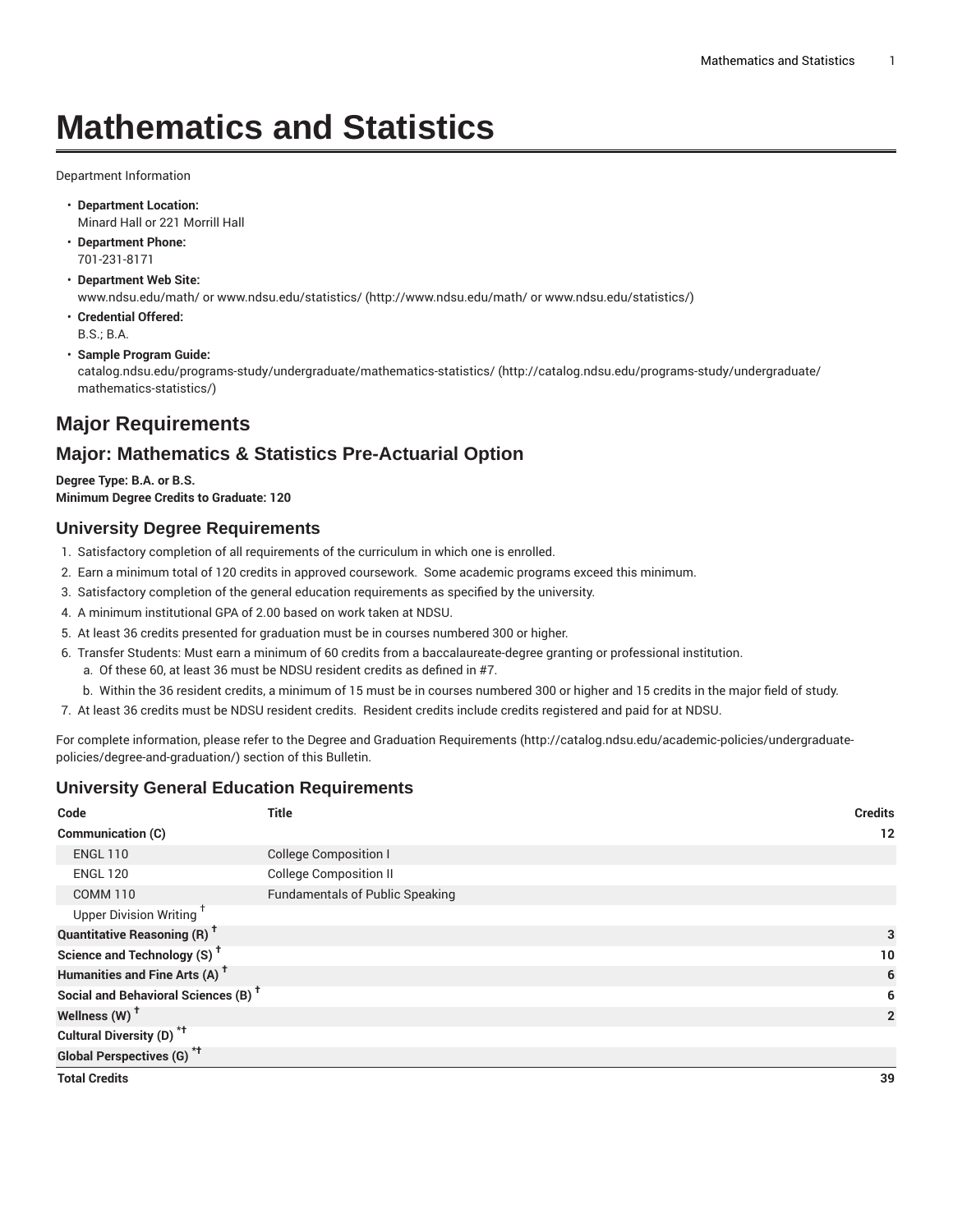- \* May be satisfied by completing courses in another General Education category.
- † General education courses may be used to satisfy requirements for both general education and the major, minor, and program emphases, where applicable. Students should carefully review major requirements to determine if specific courses can also satisfy these general education categories.
- A list of university approved general education courses and administrative policies are available [here](http://catalog.ndsu.edu/academic-policies/undergraduate-policies/general-education/#genedcoursestext) ([http://catalog.ndsu.edu/academic-policies/](http://catalog.ndsu.edu/academic-policies/undergraduate-policies/general-education/#genedcoursestext) [undergraduate-policies/general-education/#genedcoursestext](http://catalog.ndsu.edu/academic-policies/undergraduate-policies/general-education/#genedcoursestext)).

#### **College Requirements**

| Code                                                                                                                                                             | Title                                                                                      |  | Credits |  |
|------------------------------------------------------------------------------------------------------------------------------------------------------------------|--------------------------------------------------------------------------------------------|--|---------|--|
| Bachelor of Arts (BA) Degree - An additional 12 credits Humanities and Social Sciences and proficiency at the second year level in a modern<br>foreign language. |                                                                                            |  |         |  |
|                                                                                                                                                                  | Bachelor of Science (BS) Degree - An additional 6 credits in Humanities or Social Sciences |  |         |  |

Humanities and Social Sciences may be fulfilled by any course having the following prefix: ADHM, ANTH, ARCH, ART, CJ, CLAS, COMM, ECON,

ENGL, FREN, GEOG, GERM, HDFS, HIST, LA, LANG, MUSC, PHIL, POLS, PSYC, RELS, SOC, SPAN, THEA, WGS, or any course from the approved list of general education courses in humanities and social sciences (general education categories A and B). These credits must come from outside the department of the student's major.

#### **Major Requirements**

A grade of 'C' or better is required for all courses used toward the major.

| Code                                                | <b>Title</b>                                                                  | <b>Credits</b> |
|-----------------------------------------------------|-------------------------------------------------------------------------------|----------------|
| <b>Science and Mathematics College Requirements</b> |                                                                               | $6 - 12$       |
| <b>Math Major Requirements</b>                      |                                                                               |                |
| <b>MATH 129</b>                                     | Basic Linear Algebra                                                          | 3              |
| <b>MATH 165</b>                                     | Calculus I (May satisfy general education category R)                         | $\overline{4}$ |
| <b>MATH 166</b>                                     | Calculus II                                                                   | 4              |
| <b>MATH 265</b>                                     | Calculus III                                                                  | 4              |
| <b>MATH 266</b>                                     | Introduction to Differential Equations                                        | 3              |
| <b>MATH 270</b>                                     | Introduction to Abstract Mathematics                                          | $\sqrt{3}$     |
| <b>MATH 329</b>                                     | Intermediate Linear Algebra                                                   | 3              |
| <b>MATH 346</b>                                     | <b>Metric Space Topology</b>                                                  | 3              |
| <b>MATH 450</b>                                     | Real Analysis I                                                               | 3              |
| <b>Mathematics Elective</b>                         | Any 300-400 level                                                             | 3              |
| <b>Statistics Major Requirements</b>                |                                                                               |                |
| <b>STAT 330</b>                                     | <b>Introductory Statistics</b>                                                | 3              |
| <b>STAT 461</b>                                     | <b>Applied Regression Models</b>                                              | 3              |
| <b>STAT 462</b>                                     | Introduction to Experimental Design (Capstone)                                | 3              |
| <b>STAT 467</b>                                     | <b>Probability and Mathematical Statistics I</b>                              | 3              |
| <b>STAT 468</b>                                     | Probability and Mathematical Statistics II                                    | 3              |
| <b>STAT 476</b>                                     | Actuary Exam Study                                                            | $\mathbf{1}$   |
| <b>Statistics Electives</b>                         | Courses must be at the 400 level and not listed above                         | 9              |
| <b>Related Required Courses</b>                     |                                                                               |                |
| ACCT 200                                            | <b>Elements of Accounting I</b>                                               | 3              |
| ACCT 201                                            | <b>Elements of Accounting II</b>                                              | 3              |
| <b>CSCI 160</b>                                     | Computer Science I                                                            | $\overline{4}$ |
| <b>CSCI 161</b>                                     | Computer Science II                                                           | 4              |
| <b>ECON 201</b>                                     | Principles of Microeconomics (May satisfy general education category B and G) | 3              |
| <b>ECON 202</b>                                     | Principles of Macroeconomics (May satisfy general education category B and G) | 3              |
| Electives: Select three courses from the following: |                                                                               | 9              |
| <b>CSCI 453</b>                                     | Linear Programming and Network Flows                                          |                |
| <b>CSCI 454</b>                                     | <b>Operations Research</b>                                                    |                |
| <b>ECON 341</b>                                     | Intermediate Microeconomics                                                   |                |
| <b>ECON 343</b>                                     | Intermediate Macroeconomics                                                   |                |